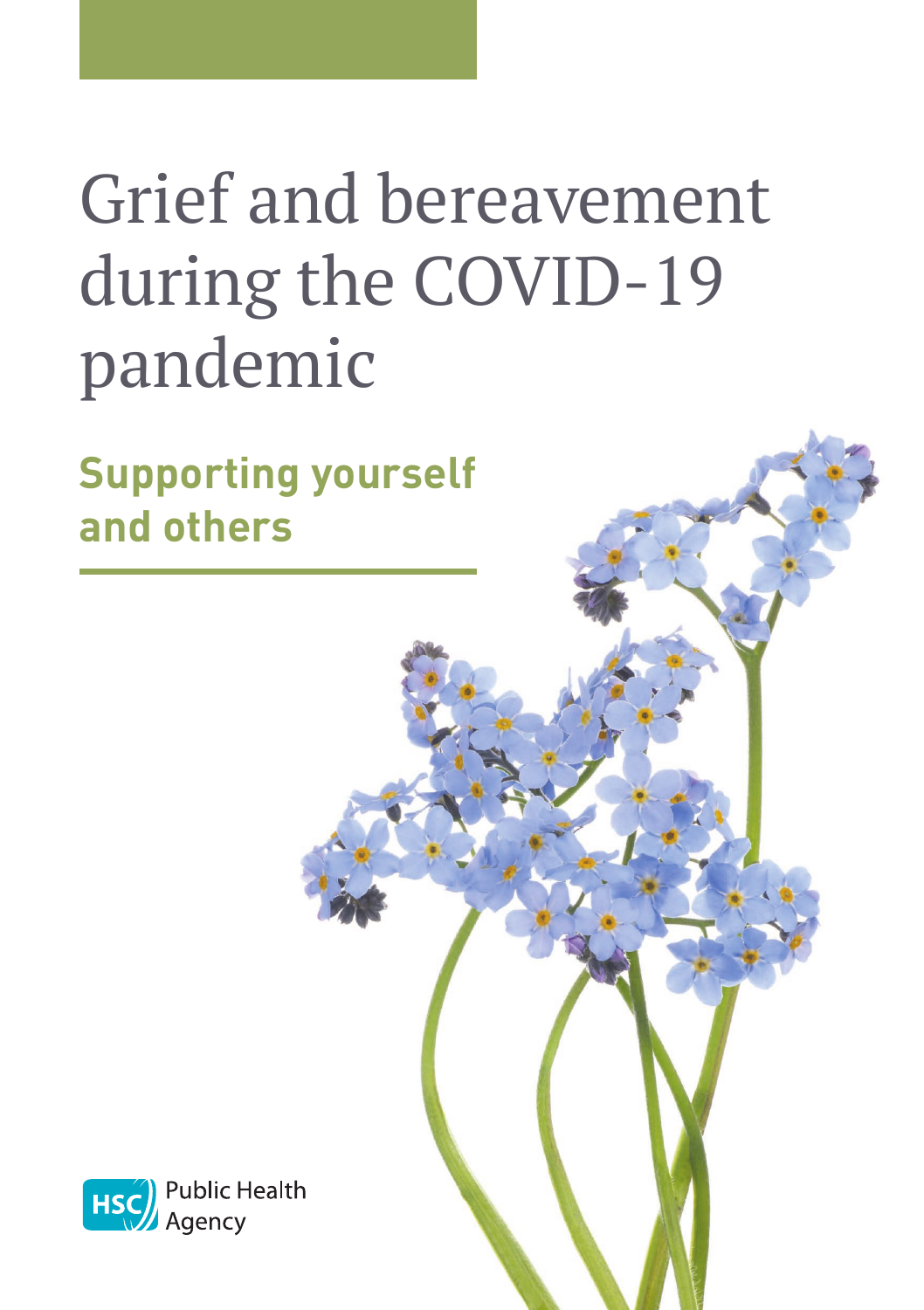This information has been collated for the Public Health Agency, by Professor Nichola Rooney, Consultant Clinical Psychologist, in conjunction with Dr Sarah Meekin, Consultant Clinical Psychologist and the Department of Health Regional Bereavement Coordinators Network, Northern Ireland.

We would like to offer our sincere sympathy to you, your family and friends who are affected by this sad loss. We are so sorry that you are having to cope with your loss at a time of additional stress due to the COVID-19 pandemic.

In order to reduce the spread of COVID-19, there is new guidance on procedures that must be in place following a death. Some of these may severely restrict our normal ways of grieving and supporting each other.

We hope that this booklet will help you if you have been bereaved or know someone who has lost a loved one during this difficult time, by providing some information on feelings and thoughts that accompany grief and what you can do that might help.

> You will also find contact details for the Bereavement Coordinators within each Health and Social Care Trust, should you need further guidance and help.

### **Coping with the loss of a loved one**

The death of a loved one is one of the most difficult emotional experiences that we can have in life. The pain and grief that follows can seem, at times, totally overwhelming.

Grief is often portrayed as one feeling, but it includes a range of emotions and reactions which affect how we think and how we behave. Grief often continues long after the death that triggers it.

Although extremely painful, grief is a normal response to any loss and is a way of helping us heal. While life may never be the same again, grief helps us readjust and cope with life without our loved one. It helps us find ways of maintaining our bond with our loved one when they are no longer physically present.

Being bereaved can be an extremely lonely time. Talking with friends and family can be one of the most helpful ways to cope after someone close to us dies.

One of the particular challenges of loss during the COVID-19 pandemic is that increasing numbers of people and households are being told to self-isolate or socially distance from friends and family.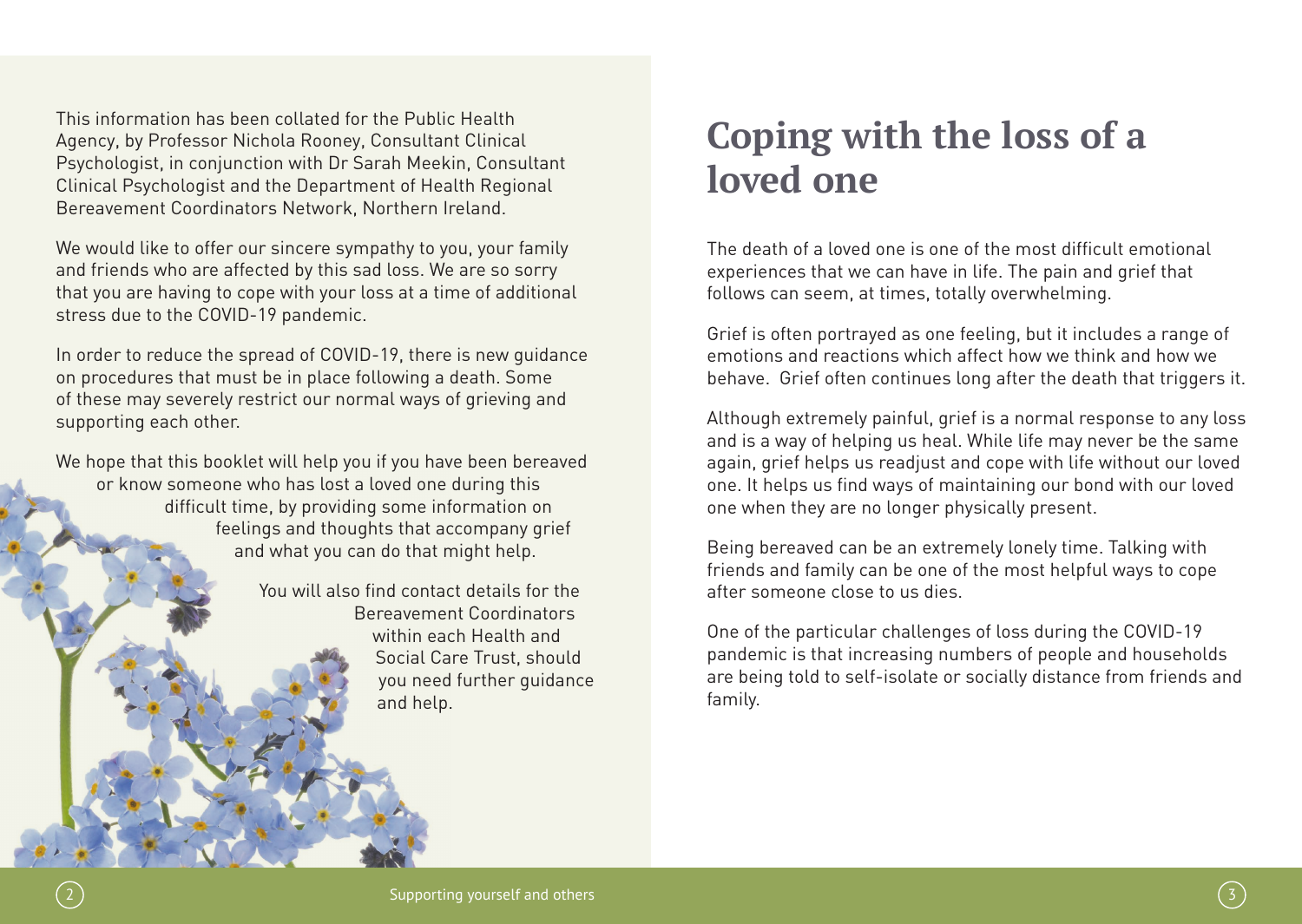This may mean you find yourself alone during this time, which can increase your feelings of loneliness and abandonment. Or you may be isolating as a family together, which may be supportive at times but can also make tensions and arguments bigger and more upsetting. Children and teenagers may find not being able to be with their friends difficult, and families may find keeping them occupied more challenging when also dealing with their own emotions.

> As well as the emotional challenges, many practical considerations may arise, such as getting help with meals and shopping, as family and friends may also be isolating or preoccupied with their own family's situation.

Grief at any time is difficult and painful and whilst COVID-19 may present additional challenges to the process, you will also experience all of the normal pain of loss and separation.

### **What feelings and thoughts might you experience after the death of your loved one?**

People who have experienced the death of someone close often describe experiencing some or all of the following feelings and thoughts:

- Shock, numbness or disbelief, especially immediately afterwards when people often report difficulty accepting or believing what has happened. This may be especially true during the pandemic when you may not have the opportunity to see your loved one at the time of death or afterwards.
- Anguish and despair, which can be accompanied by real pain and physical heartache as the reality of the loss sinks in.
- Anger and irritability, and the associated questioning of "Why did this have to happen?"
- Restlessness or agitation which are some of the typical physical side-effects of grief.
- Longing or yearning for the person who has died. This normal part of grief is often associated with thinking that you have seen or heard the person who has died and while this can be an upsetting experience, it should not cause alarm.
- Loneliness, even when surrounded by others. This may be increased by being in isolation or having more limited contact with family and friends due to the restrictions in place.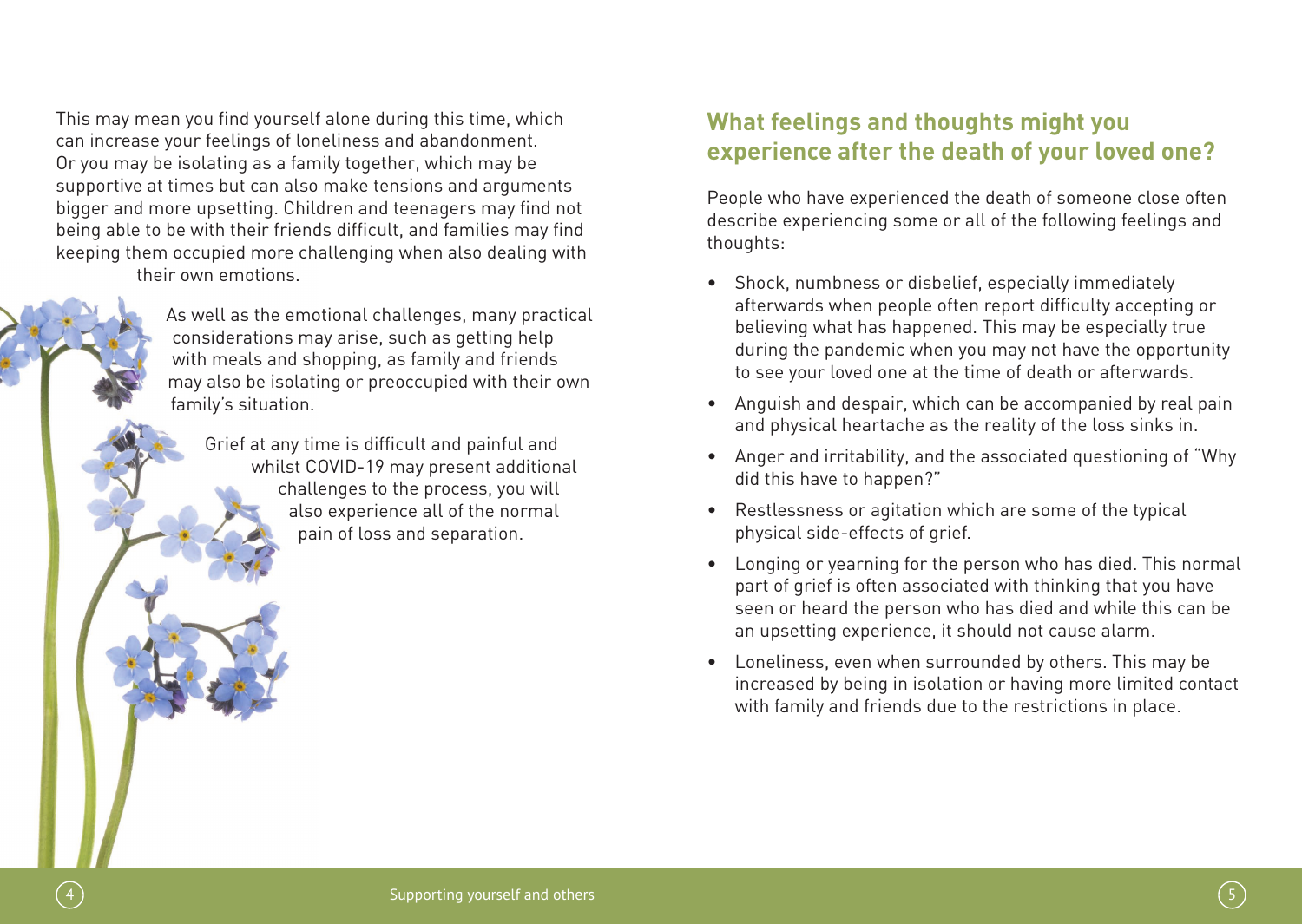- has died, or that you feel relieved that a loved one has died after a long illness or suffering. • Worry or fear for what lies ahead. There may be ongoing worry about your own health, or for other family members
- concerning COVID-19 infection. This may delay the reality of your loss due to being distracted by worries for others.

• Guilt, for things you may have/have not said or done. There can also be guilt that you are still alive when your loved one

• Deep sadness as you miss the one you love.



### **How might your behaviour change as a result?**

How feelings are expressed varies from person to person, but it is very normal for feelings to change suddenly without warning. Some people liken this to being on 'an emotional rollercoaster'. Other people describe how their behaviour changes too. For example, people who are normally outgoing may start to avoid family and friends. The desire to talk constantly about the loved one may change to not being able to mention their name. Some people get comfort being somewhere that they associate with their loved one, while others will avoid such places as they are too painful.

Given the global impact of COVID-19, it is hard to escape from information about its impact and the losses that others are experiencing. Activities such as watching the news on TV, reading the papers, or linking with friends on social media, may all bombard you with information that will trigger your own feelings of sadness. You may feel overwhelmed by the wider losses and need to take some time out from such information in order to concentrate on looking after yourself and your own loss. This can make you feel guilty, but remember to be kind to yourself. In grief you can only do the best you can.

Grief can affect not just our emotional wellbeing, but our physical health as well. You may notice changes in your sleep and appetite. It is normal to feel tired, often simply because of the intense emotions and stress experienced. While this may increase your need for sleep, you may experience disrupted sleep and struggle to have an uninterrupted night's rest.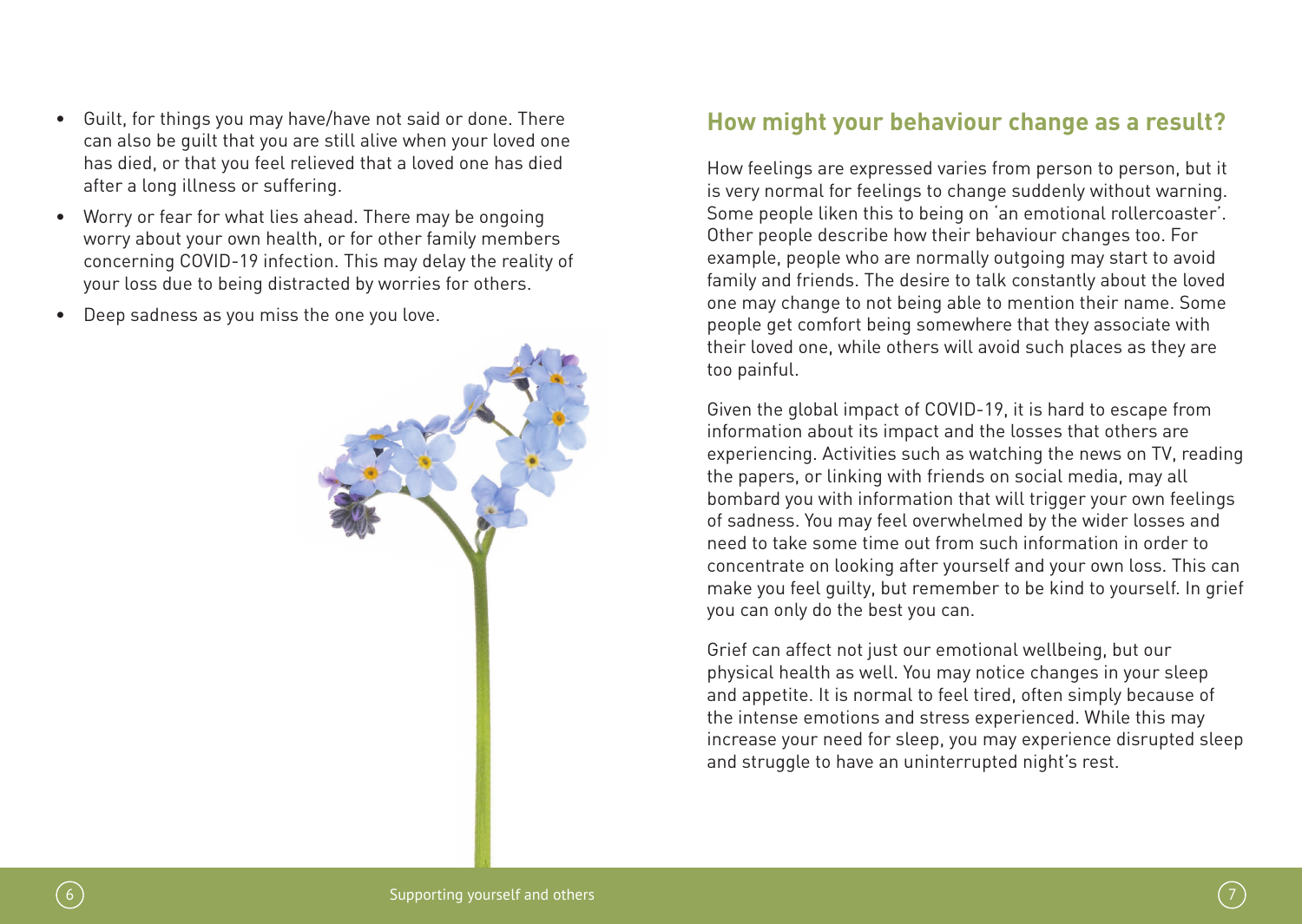Often people report a fear of sleeping because waking up feels like being bereaved all over again. Your sleep should improve in time and of its own accord, but if it causes you concern, speak to your doctor or other health care professional who will be able to offer you further help and advice.

It can be common to see, hear or feel the presence of someone who has died. This can be more common in the case of traumatic bereavement and may cause particular distress if you are now isolating in the same location where your loved one died, or where you are constantly reminded of their illness. It is important not to be frightened if this happens. Phoning someone and talking about your experiences can really help.

Other changes that you may notice include:

- fatigue or tiredness;
- being more prone to colds and minor illnesses (this may cause increased anxiety when you are more vigilant to worries about infection);
- losing enthusiasm for your normal activities;
- forgetfulness and difficulty concentrating.

### **How might you cope with bereavement?**

Each person will cope in their own way and it is important to know that there is no 'correct' way to grieve: for example, members of the same family may respond to the same death in different ways. This can sometimes leave relationships within families tense and strained. People often want to know for how long they should grieve. This will differ from person to person and adjusting to bereavement may take time. Your feelings may also ebb and flow.

You may find that you are initially kept busy with tasks such as arranging the funeral or sorting out your loved one's legal and practical matters. The pandemic means that some of the usual practices that help keep us distracted and busy in the first few days are restricted, meaning that your emotions may be speeded up.

After this, you may notice that you begin to feel worse instead of better. This is also very normal, as it may be that the full impact of the bereavement is only beginning to register.

Your experience and response to bereavement may be influenced by your culture, faith community or belief group. For example, you may believe in life after death and find religious or spiritual ceremonies comforting. Equally, you may have no religious beliefs and may want to mark the death in a very individual way, for example, having a remembrance gathering in a place that was special to the person who has died. The pandemic may mean that it is difficult to do things exactly as you or your loved one might have wished and it is important to look at alternative ways of remembering, or acknowledging that some wishes will need to wait for a later day.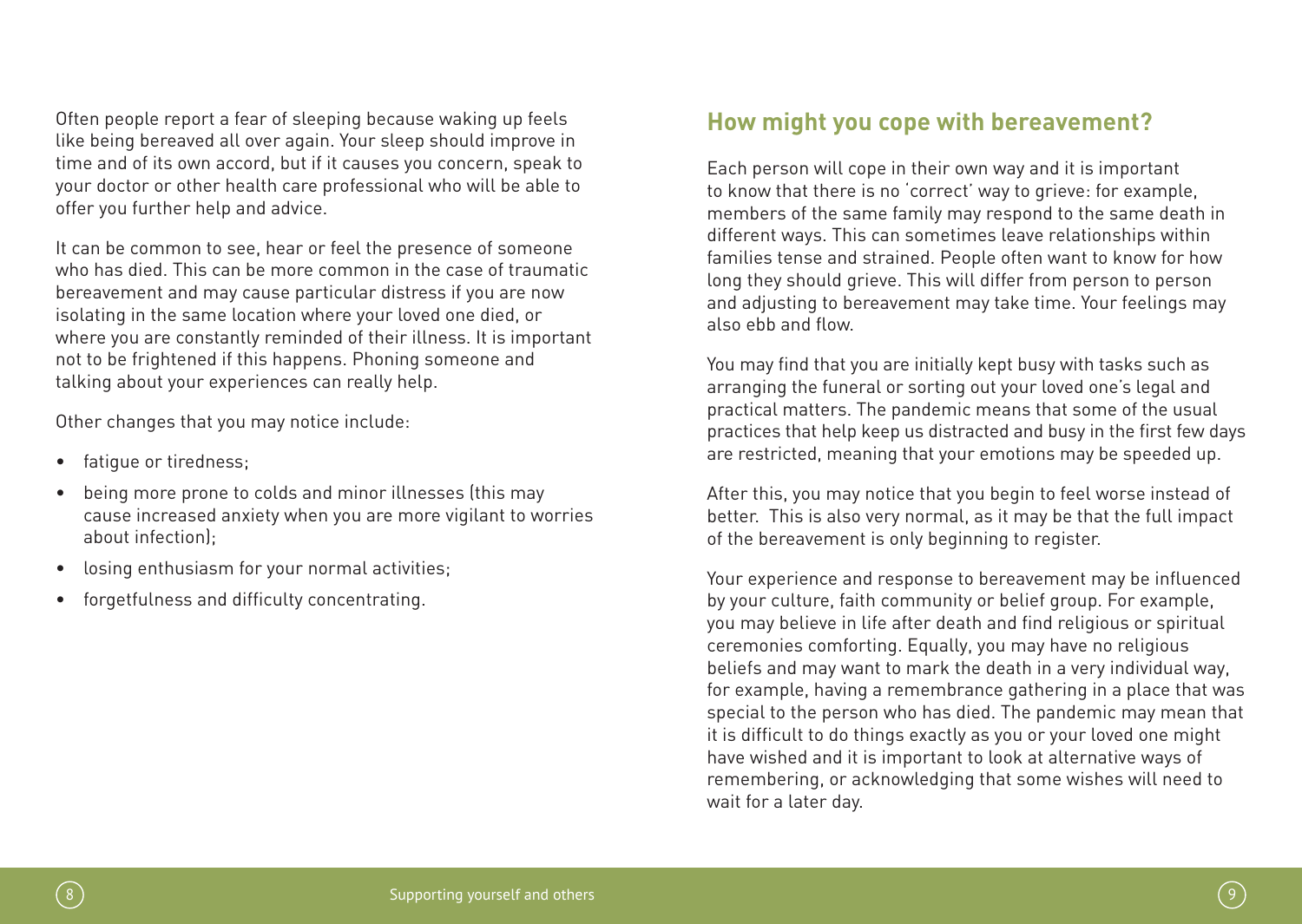### **What can help?**

You may find that you can cope by yourself; however, you may need the support of others. This can come from your family and friends, from other sources such as your local community or faith/belief group or perhaps from a health or social care professional. While you may appreciate some quiet time by yourself, it can be helpful to avoid withdrawing from other people.

Keeping in contact can take many different forms, and at this time of social distance and restricted visiting, you and those around you may need to use alternative ways to keep in touch. Learning new skills and using new technology may feel like an additional burden when you already feel exhausted and overwhelmed. However, it is worth pursuing these new ways of contact, as they will help keep you connected with others who love you and are concerned for you. Seeking practical and/or emotional support is not a sign of weakness.

The pandemic may make it easier to become more isolated and withdrawn, when your energy and interest in connecting with others is low. It may be additionally important to help yourself feel connected by having set times to link with family and friends, and encourage yourself to engage even when you don't really feel in the mood.

It is important to make some time to care for yourself. Returning to normal activities can help you to re-establish your routine. It is important to eat regular meals and take adequate rest so that your body can keep going. These steps will help you to feel more in control. Other activities such as taking some light exercise or doing something relaxing, such as taking a bath or listening to soothing music, may be beneficial.

Some of the following suggestions may also help.

- Allow yourself time to grieve. Remember that special times, such as anniversaries, birthdays or holidays can intensify feelings of grief after a person has died. You may benefit from extra support at these times.
- If you feel like crying, don't prevent yourself from doing so. This is a normal way to release your feelings and is not a sign of weakness.
- It may be helpful not to rush into decisions about your loved one's possessions and personal effects.
- It can be useful to delay big decisions so that you do not commit to making a change that you may not have had enough time or space to consider.
- Try to avoid depending upon substances such as alcohol, medications or drugs to help cope with your feelings.
- As time passes, you will be reassured that any worries you had about forgetting your loved one are unfounded and that they will always be an important part of your life and memories. Keepsakes, such as photographs or other possessions, may be painful to look at early on, but can provide much comfort in the future.
- If the intensity of your feelings adversely affects your daily life, do not hesitate to contact your GP.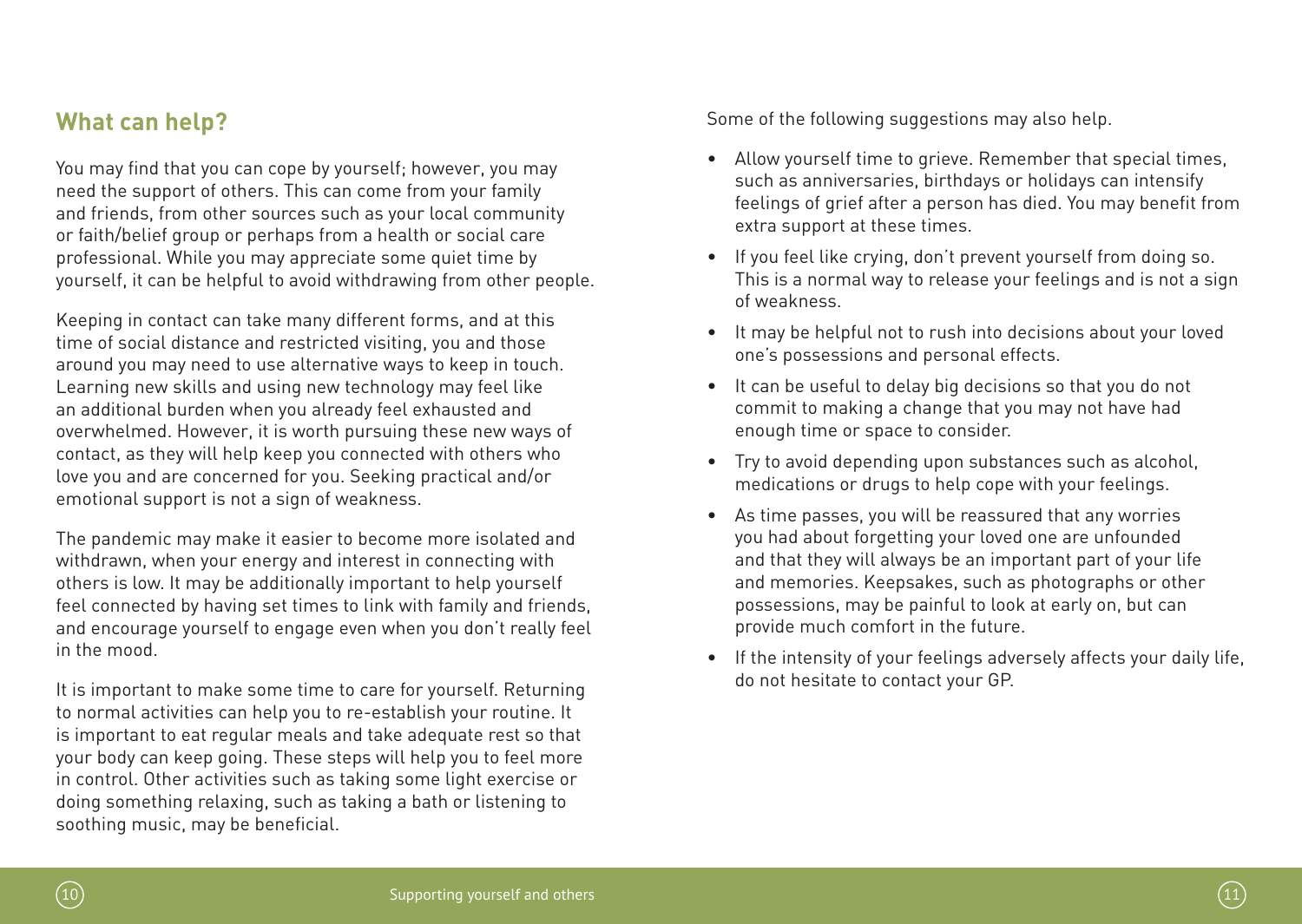## **Supporting someone who is grieving**

People frequently worry about saying the wrong thing to someone who has experienced a loss and can avoid mentioning the death or making any reference to the person who has died. This often shows that a person is trying to be considerate, but it is important to remember that the bereaved person may be feeling lonely and your concern may help them to feel cared for. It can be helpful to pause before speaking and think about how the person who is grieving might hear what you are planning to say. For example, some people might find the phrase 'he has gone to a better place' more upsetting than comforting. It is often useful to remember that simply listening can be the most helpful thing to do.

Other ways of being supportive may include the following:

• Acknowledge the death, for example, by sending a card or letter, or by conveying your condolences over social media such as WhatsApp or Facebook. This is particularly significant for losses during the pandemic. The normal pattern of visits to the home and attendance at funerals cannot happen, so it is important to ensure that you acknowledge the loss in different ways. We can worry about "bothering" people, but often, it is the lack of acknowledgement that can cause the most hurt.

- The support that you may give can be emotional, for example, listening to any worries they may have or memories/stories of the person who has died. Practical help could also be offered, such as doing shopping or cooking and delivering a meal (while observing social distancing).
- Understand that if the person is expressing strong feelings, such as anger or irritability, they may not be intending to hurt your feelings.
- Respect that people may have particular cultural or religious beliefs and traditions that differ from those you hold.
- Remembering significant events, such as birthdays or wedding anniversaries, may be comforting to the person who has been bereaved. Your thoughtfulness may be needed long after the funeral.
- Follow through with any offer of support; however, be aware that the support needed, and your capacity to provide it, may change over time.
- Be mindful about the impact that the bereavement may have had on you. Remember that it is okay to recognise and take care of your own needs.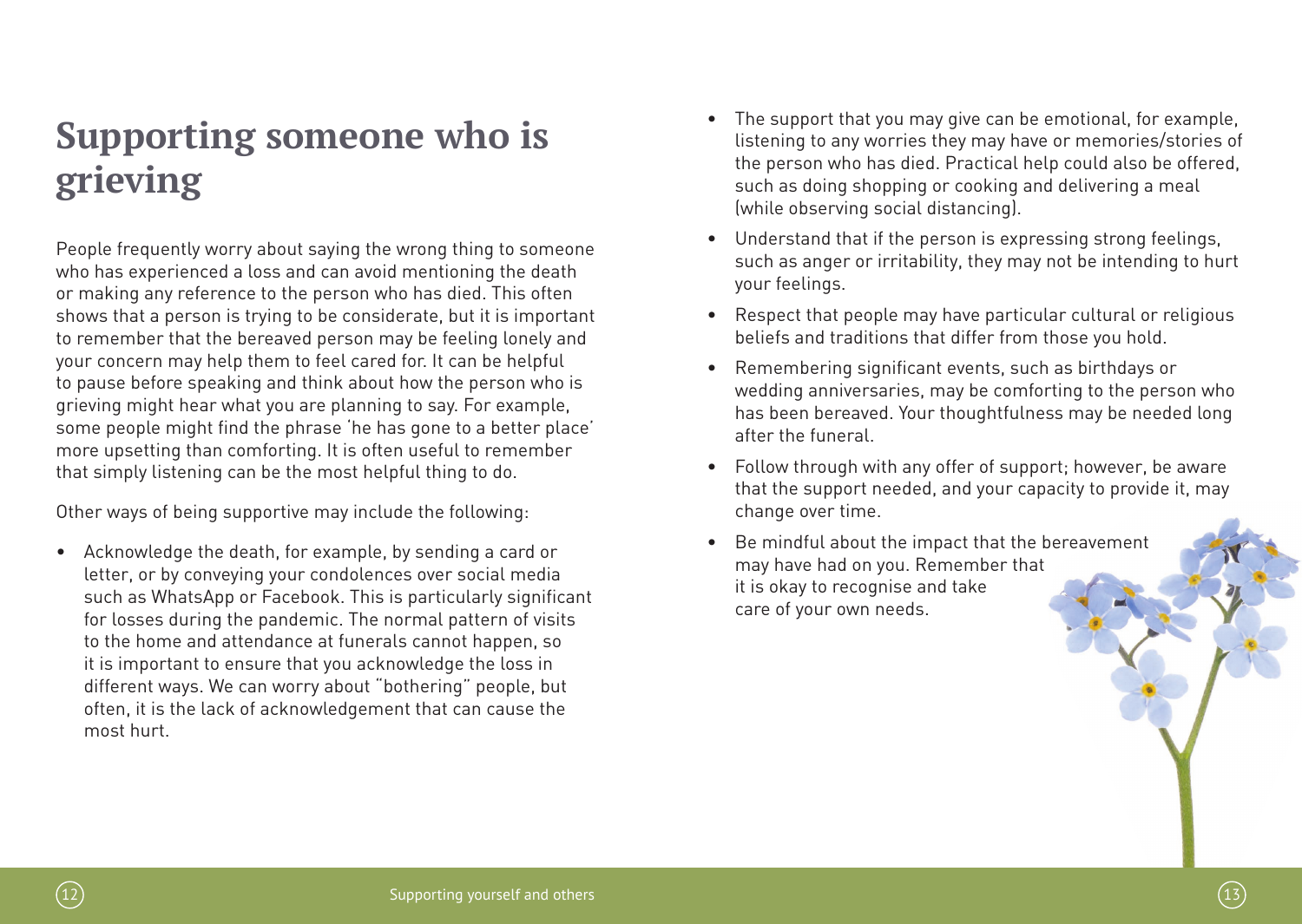### **Help and support**

Each Health and Social Care Trust has a Bereavement Coordinator who may be able to help with your concerns or connect you to appropriate services.

#### **Belfast Health and Social Care Trust**

Heather Russell, Trust Bereavement Coordinator heather.russell@helfasttrust.hscni.net. Tel: 028 9063 3904

### **Northern Health and Social Care Trust**

Gwyneth Woods, Trust Bereavement Coordinator Gwyneth.Woods@northerntrust.hscni.net Tel: 028 9442 4992

#### **South Eastern Health and Social Care Trust**

Paul McCloskey, Trust Bereavement Coordinator paul.mccloskey@setrust.hscni.net Tel: 028 9055 3282

### **Southern Health and Social Care Trust**

Sharon McCloskey, Trust Bereavement Coordinator sharon.mccloskey@southerntrust.hscni.net Tel: 028 3756 0085

### **Western Health and Social Care Trust**

Carole McKeeman, Trust Bereavement Coordinator Carole.McKeeman@westerntrust.hscni.net. Tel: 028 7134 5171 ext 214184

You can also access bereavement support by telephone or online:

• Cruse Bereavement Care provides free support, advice and information for adults, children and young people.

National Freephone Helpline: 0808 808 1677. Opening hours Monday-Friday 9.30am-5.00pm (excluding bank holidays), with extended hours on Tuesday, Wednesday and Thursday evenings, until 8pm.

- GriefChat (**www.griefchat.co.uk**) is a safe online space where people can share their story, explore their feelings and be supported by a qualified bereavement counsellor. The service is free of charge and is open Monday-Friday, 9am-9pm (UK time) for people who are grieving or bereaved.
- You can find details of local support organisations at **www.mindingyourhead.info** in the "Services" section.